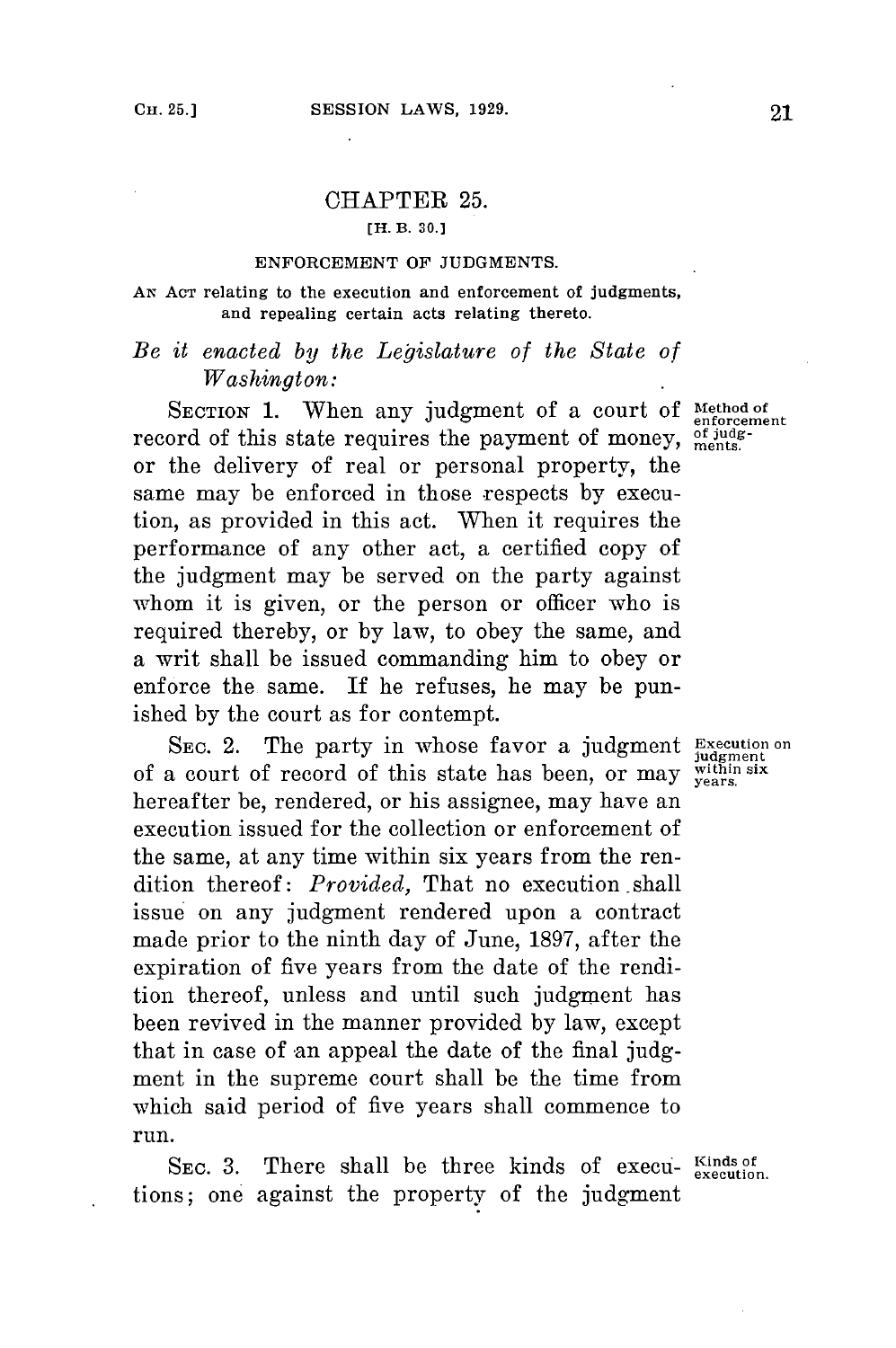debtor, the second for the delivery of the possession of real or personal property, or such delivery with damages for withholding the same, and the third, commanding the enforcement of or obedience to any special order of the court, and in all cases there shall be an order to collect the costs.

**SEC.** 4. The writ of execution shall be issued in **Issued by** the name of the State of Washington, sealed with **clerk.** the seal of the court, and subscribed **by** the clerk, and shall be directed to the sheriff of the county in which the property is situated, or to the coroner of such county, or the officer exercising the powers and Directed to performing the duties of coroner in case there be no coroner, when the sheriff is a party, or interested, and shall intelligibly refer to the judgment, stating the court, the county where the judgment was rendered, the names of the parties, the amount of the judgment if it be **for** money, and the amount actually due thereon, and shall require substantially as fol**lows:**

**1.** If the execution be against the property of **Against** the judgment debtor it shall require the officer to satisfy the judgment, with interest, out of the personal property of the debtor, and if sufficient personal property cannot be found, out of his real property upon which the judgment is a lien.

2. If the execution be against real or personal **Against** property in the hands of personal representatives, **heirs, tenants** heirs, devisees, legatees, tenants of real property, or trustees, it shall require the officer to satisfy the judgment, with interest, out of such property.

**3.** If the execution be **for** the delivery of real For delivery or personal property, it shall require the officer to<br>of real or<br> $\frac{1}{2}$ . of real or<br>personal deliver possession of the same, particularly describing it, to the party entitled thereto, and may, at the same time, require the officer to satisfy any charges, damages, or rents and profits recovered **by** the same judgment, out of the personal property of the party

**property.**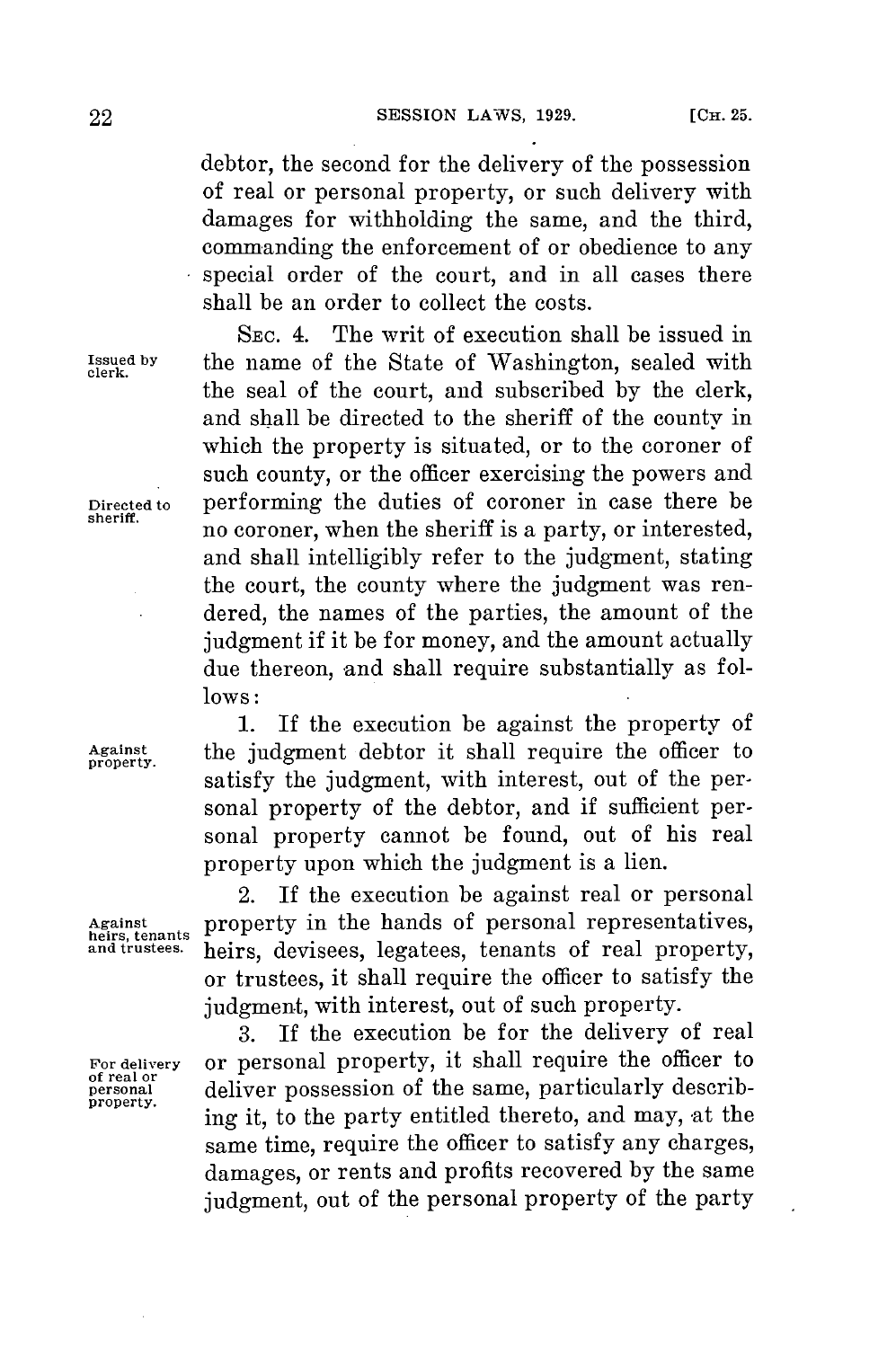against whom it was rendered, and the value of the property for which the judgment was recovered, shall be specified therein. If a delivery of the property described in the execution cannot be had, and if sufficient personal property cannot be found to satisfy the judgment, it shall be satisfied out of the real property of the party against whom the judgment was rendered.

4. When the execution is to enforce obedience to **For obedience** any special order, it shall particularly command **order.** what is required to be done or to be omitted.

5. When the nature of the case shall require it,  $_{\text{brace more}}^{\text{May em-}}$ the execution may embrace one or more of the re- than one requirements above mentioned. And in all cases the execution shall require the collection of all interest, costs, and increased costs thereon.

**SEC. 5.** The sheriff or other officer shall indorse **Sheriff's** upon the writ of execution the time when he received the same, and the execution shall be returnable within sixty days after its date to the clerk who issued it. No sheriff or other officer shall retain any moneys collected on execution, more than twenty days before paying the same to the clerk of the court who issued the writ, under penalty of twenty per cent on the amount collected, to be paid **by** the sheriff or other officer, one half to the party to whom the judgment is payable, and the other half to the county treasurer of the county wherein the action was brought, **for** the use of the school fund of said county. The clerk shall, immediately after the re- *fy parties*<br>coint of any money collected on any indoment, notify collected. ceipt of any money collected on any judgment, notify **collected.** the party to whom the same is payable, and pay over the amount to the said party on demand. On failure to so notify and pay over, without any reasonable cause shown **for** the delay, the clerk shall forfeit and pay the same penalty to the same parties as is above prescribed for the sheriff.

**to special**

**Clerk to noti-**